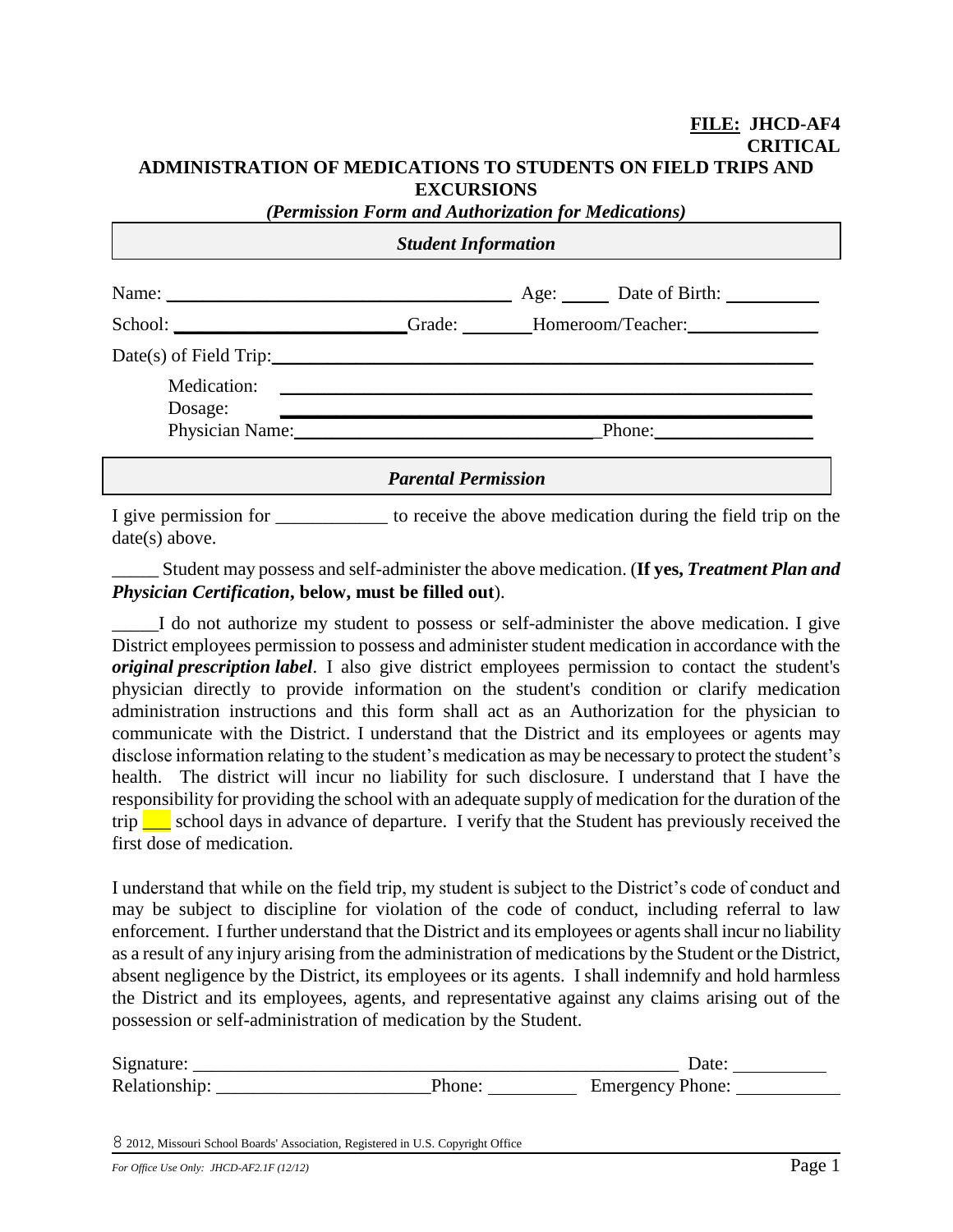## **FILE: JHCD-AF4 CRITICAL**

## *Medication/Prescription Information and Treatment Plan and Physician Certification for Possession and Self-Administration of Medication (To be completed by physician)*

| <b>Medication</b> | Dosage/Frequency | <b>Condition Being Treated</b> | <b>Physician Comments</b> |
|-------------------|------------------|--------------------------------|---------------------------|
|                   |                  |                                |                           |
|                   |                  |                                |                           |
|                   |                  |                                |                           |

\*\*Drug Allergies (list):**\_\_\_\_\_\_\_\_\_\_\_\_\_\_\_\_\_\_\_\_\_\_\_\_\_\_\_\_\_\_\_\_\_\_\_\_\_\_\_\_\_\_\_\_\_\_\_\_\_\_**

I certify that I am a licensed physician authorized by law to prescribe the Medication set forth in the above Treatment Plan. I have instructed Student in the correct and responsible use of Medication. Student is capable of self-administering Medication in accordance with the Treatment Plan and has demonstrated to me or my designee the skill level necessary to self-administer Medication.

Signature of Physician

\_\_\_\_\_\_\_\_\_\_\_\_\_\_\_\_\_\_\_\_\_\_\_\_\_\_\_\_\_\_\_

\_\_\_\_\_\_\_\_\_\_\_\_\_\_\_\_\_\_\_\_\_\_\_\_\_\_\_\_\_\_\_\_

Date

*For District Use Only*

I have observed \_\_\_\_\_\_\_\_\_ on \_\_\_\_\_\_\_ (date) satisfactorily demonstrating the proper technique for the self-administration of \_\_\_\_\_\_\_(name of medication or device.)

\_\_\_\_\_\_\_\_\_\_\_\_\_\_\_\_\_\_\_\_\_\_\_\_\_\_\_\_\_\_\_\_\_ \_\_\_\_\_\_\_\_\_\_\_\_\_\_\_\_\_\_\_\_\_\_\_\_\_\_\_

School Nurse Date

8 2012, Missouri School Boards' Association, Registered in U.S. Copyright Office